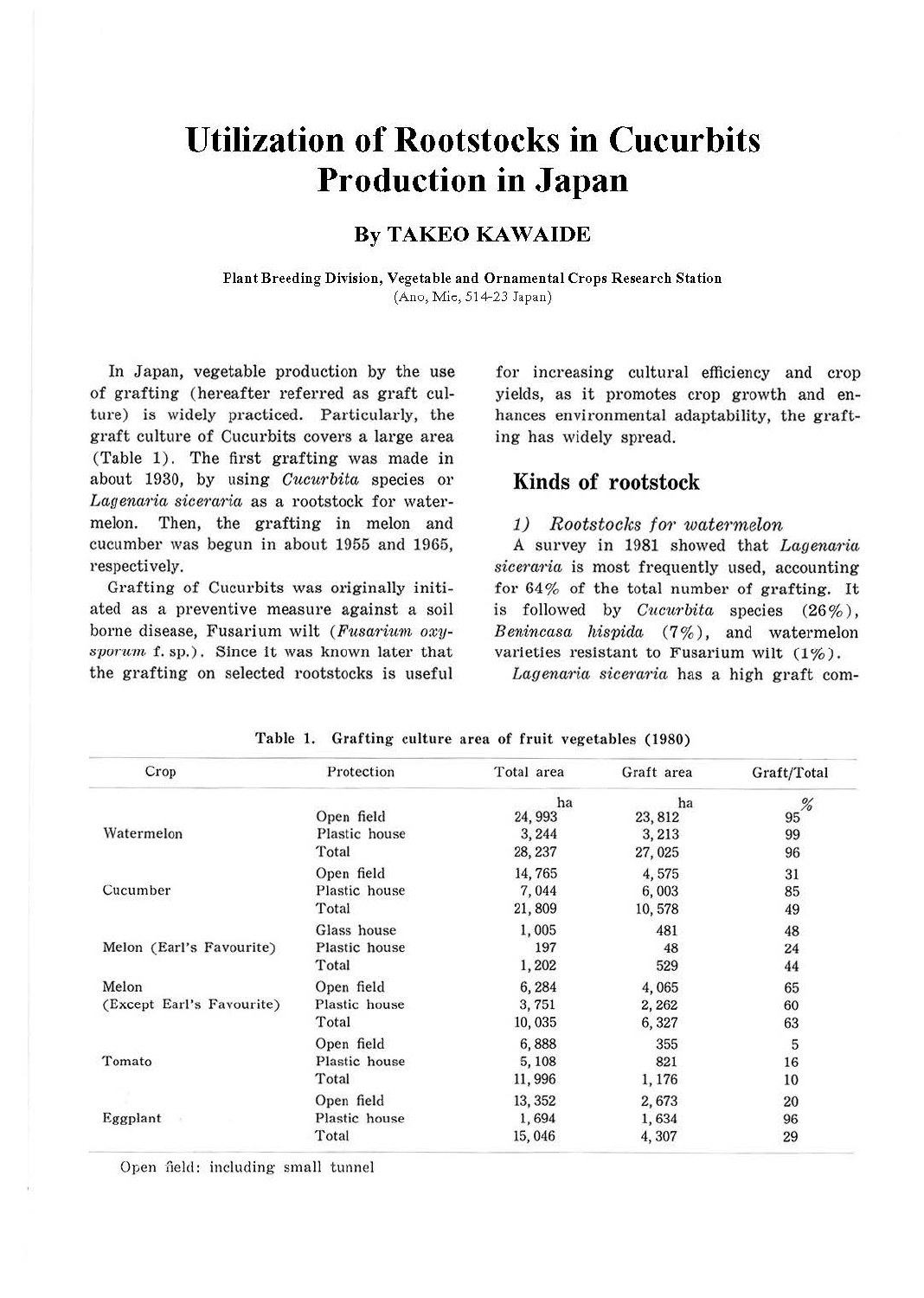patibility with watermelon, and is highly resistant to Fusarium wilt of Cucurbits except that of itself. Grafting of watermelon on Lagenaria siceraria causes an increased growth ability at low temperature, and better development, without adverse effects on fruit quality. As Indian varieties are generally prominent in growth ability at low temperature and drought tolerance, the Indian varieties or hybrids between Indian and Japanese varieties are used for rootstocks.

Graft compatibility of Cucurbita sp. to watermelon varies with varieties. C. mos $chata, C. pepo, and an interspecific hybrid (C.$  $maxima \times C$ . moschata) have generally a high compatibility, while  $C$ . maxima has a low compatibility. However, the compatibility differs with varieties even in the same species. Cucurbita sp. has the highest resistance to Fusarium wilt and the highest growth ability at low temperature among rootstocks for watermelon. Watermelon grafted on Cucurbita sp. is apt to grow too vigorously, resulting in unstable fruit bearing and poor fruit quality. Therefore, C. moschata, which does not induce too much vegetative growth, is mostly used, while interspecific hybrid Cucurbita sp. and C. pepo are also used for rootstocks.

Benincasa hispida has a high graft compatibility with watermelon, and is resistant to Fusarium wilt. It gives watermelon a better growth, without affecting fruit quality. However, due to its poor growth ability at low temperature, it is not suitable for the culture in a cold period.

Watermelon resistant to Fusarium wilt shows an extremely high graft compatibility with watermelon, and it gives better fruit quality than other rootstocks do. As it has a slender hypocotyl, skill is needed for grafting operation.

## 2) Rootstocks for cucumber

 $Cucurbita$  sp. is generally used, though Sicyos angulatus is used only in few cases. As hybrid *Cucurbita* sp. is vigorous in growth, it is used throughout the year. During the period of low temperature, Cucurbita ficifolia, which has a high growth ability at low temperature, is mainly used. For out-door culture, C. moschata, which has a high tolerance to excess water, is partly used together with interspecific hybrid Cucurbita sp.. Although graft compatibility and Fusarium wilt resistance vary by cultivars, Shintosa-group (Cu $curbita$  maxima  $\times$  C. moschata), C. ficifolia, and Sirokikuza  $(C. moschata)$ , which are currently being used, have practically sufficient graft compatibility and Fusarium wilt resistance.

Sicyos angulatus, a naturalized Cucurbits plant discovered in 1951, has high graft compatibility with cucumber and watermelon and resistance to Fusarium wilt and Meloidogyne incognita. Its disadvantages are wide variations in graft compatibility and Fusarium wilt resistance due to different regions of seed collection, lack of germination uniformity caused by hard seeds, and troublesome operation of grafting due to slender hypocotyls.

#### 3) Rootstocks for melon

'

For the greenhouse culture of melon (Earl's Favourite is exclusively used), Fusarium wilt resistant varieties of melon are used as rootstock, while for the plastic· house culture and out-door culture interspecific Cucurbita sp. is mainly used, and resistant varieties of melon· are partly used.

In the year-round culture of a high grade cultivar, Earl's Favourite, in well-equipped (such as for heating) glasshouses, more emphasis is placed on fruit quality than environmental adaptability, so that Fusarium wilt resistant cultivars of melon, Barnett Hill Favourite, Emerald Gem, or Ooi, are used as the rootstock.

In the plastic house culture or out-door culture of melon, the environmental adaptability is also required along with the Fusarium wilt resistance, so that interspecific hybrid Cucurbita sp. is mainly used. However, the use of it induces a risk of poor fruit bearing and poor fruit quality due to excessively vigorous vegetative growth, so that C. moschata with less vigorous growth and high graft compatibility with melon has come to be employed recently. In selecting rootstock cultivars of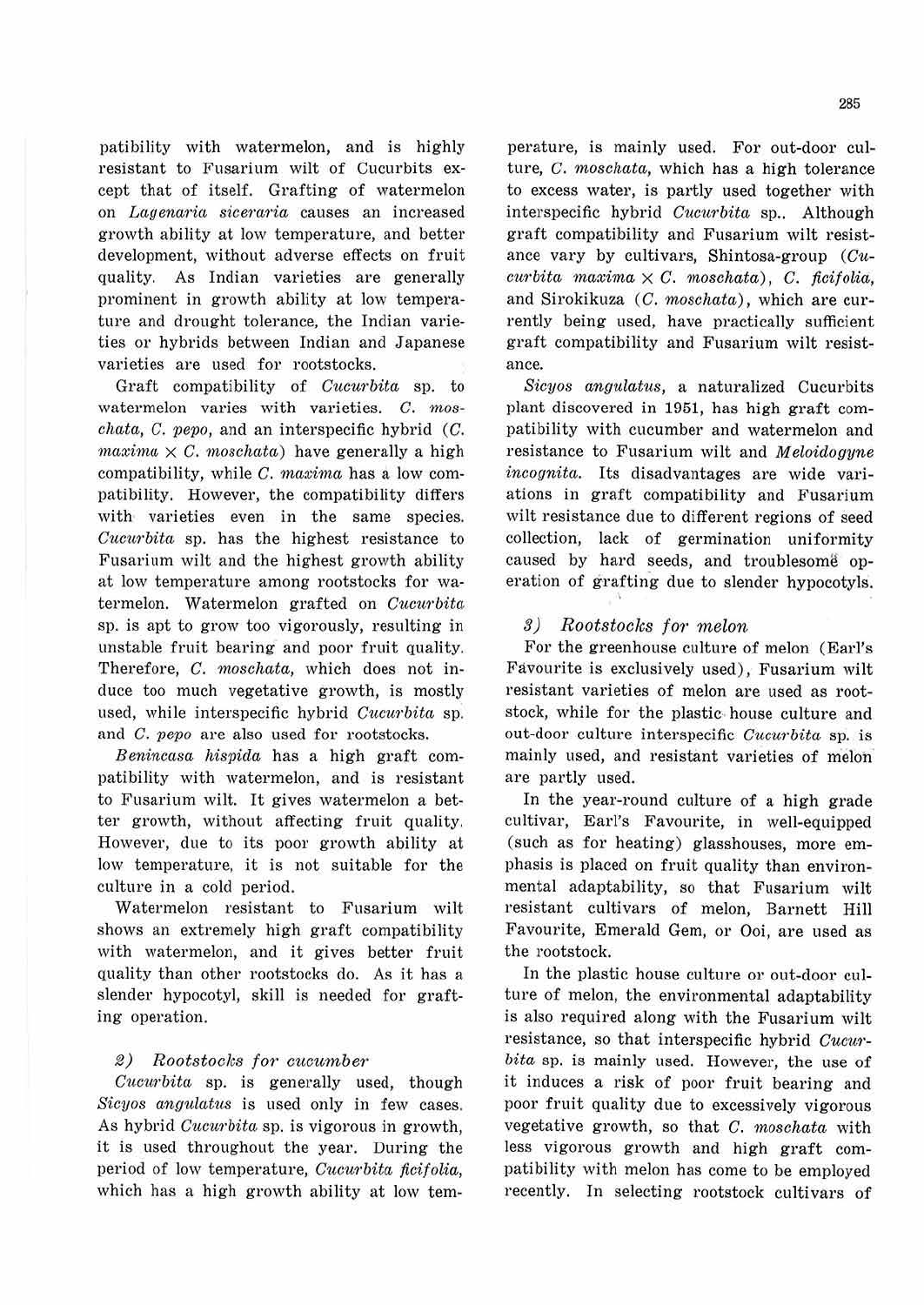*Cucurbita* sp. it must be taken into account that a given rootstock shows varied graft compatibility with different cultivars of scion. Therefore, rootstock cultivars with high graft compatibility specific to each scion cultivar must be selected. There is no such a change in graft compatibility of *Cucurbita* sp. used as rootstocks for watermelon and cucumber.

# **Methods of grafting**

Grafting of Cucurbits is classified into tongue graft, cutting of tongue grafted stock, and approach graft. The graft method differs with kinds of the crop (Table 2).

#### 1) Tongue graft

This method is most popularly used for grafting watermelon on the rootstock of Lagenaria siceraria or *Cucurbita* sp.. Grafting of the scion with a half-expanded cotyledon to the rootstock with the first true leaf just emerging gives the highest survival rate, and good subsequent growth. As shown in Fig. 1, the stem tip is removed from the rootstock and a slantwise slit is opened on the surface of the hypocotyl starting from a vicinity close to the cotyledon by using a bamboo spatula. Then, a wedge-shaped hy-

| Table 2. | Grafting methods and their ratio |        |                                |  |  |  |
|----------|----------------------------------|--------|--------------------------------|--|--|--|
|          |                                  |        | to total grafting culture area |  |  |  |
|          |                                  | (1980) |                                |  |  |  |

| Crop                        | Tangue<br>graft | Cutting of<br>tongue-grafted<br>stock | Approach<br>graft |  |
|-----------------------------|-----------------|---------------------------------------|-------------------|--|
| Watermelon                  |                 |                                       |                   |  |
| Cucumber                    |                 |                                       |                   |  |
| Melon<br>(Earl's Favourite) |                 |                                       | 100               |  |
| Melon<br>(Except Earl's F.) | 39              |                                       | 59                |  |

pocotyl of the scion is firmly inserted into the slit. Sometimes, a vertical hole is made in the peripheral portion of rootstock hypocotyl, to which scion is inserted. The grafting is made on rootstocks kept planted in pots, or those digged up from pots, which are later planted to pots. In the tongue graft, its success or failure depends more on plant management after the graft than the grafting manner. To avoid wilting on the day and the next day of the graft, a vinylfilm and a reed screen on it are spread on the grafted plants to give humidity and shade. After the 3rd-4th day, plants are exposed to sunlight unless they wilt, and after the 7-8th day, the usual nursing method is applied.



Fig. 1. Tongue graft of watermelon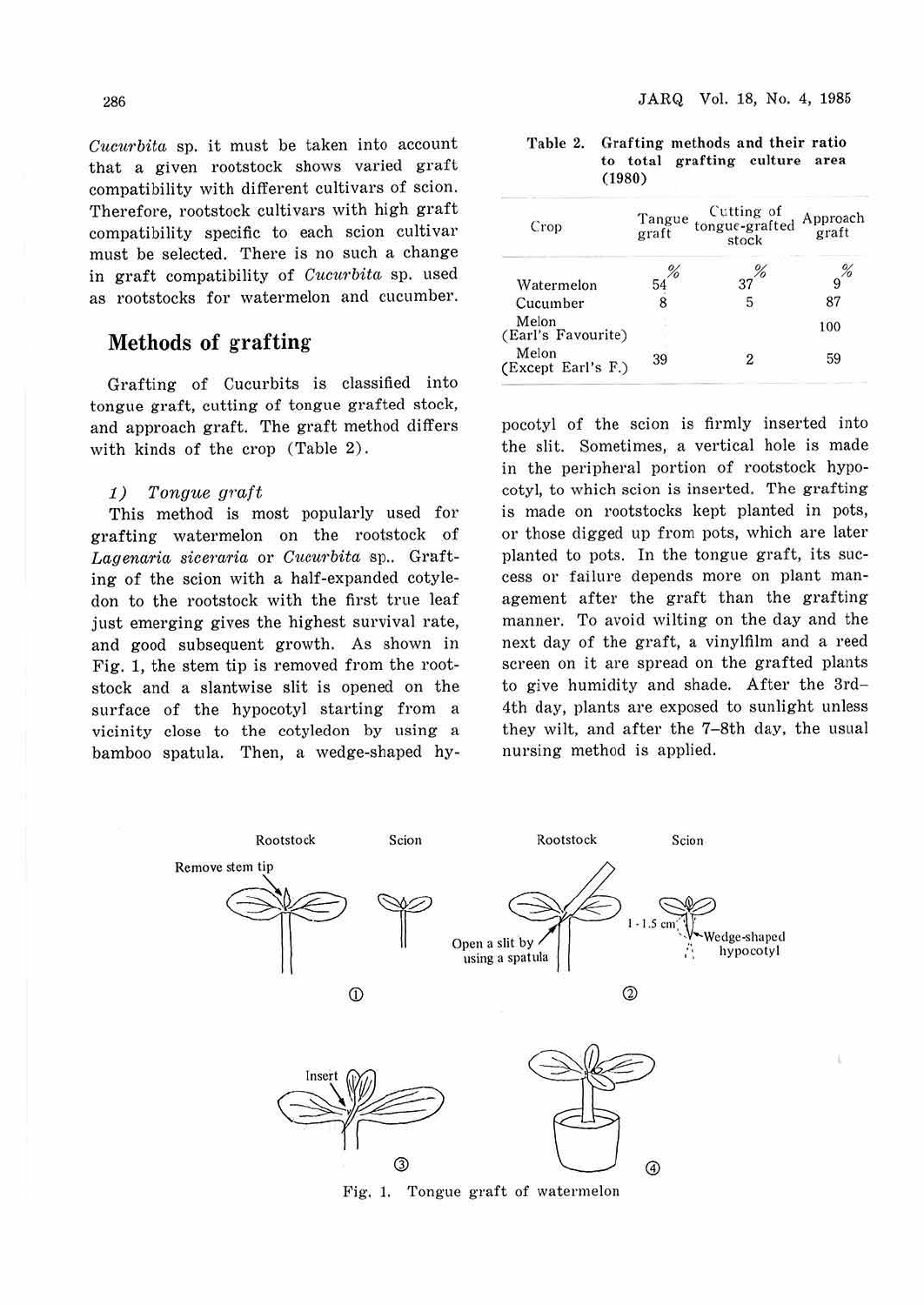

Fig. 3. Approach graft of melon (Earl's Favourite)

a pot at the same time; the former at the center, and the latter 2-3 cm apart from it. The grafting is made when the first true leaf begins to emerge, after the full expansion of cotyledon. A slit of 0.5 cm in depth is opened at the top of the hypocotyl, after the removal of cotyledon of the rootstock. The scion hypocotyl is shaved at its both side at a portion 0.5 cm below the cotyledon. A shallow shaving results in delayed union. The shaved portion of the scion is inserted into the slit of the rootstock, and fixed with a clip. The grafted plants are grown under a usual nursery management, and about 10 days after the graft the scion stem is cut off.

## **Problems in rootstock utilization**

### 1) *Disease resistance*<sup>1,3)</sup>

In areas when watermelon grafted on *Lagenaria siceraria* is grown continuously for many years, a sudden wilting and die-back symptom frequently occur at and after the beginning of fruit enlargement. Although the cause is not fully revealed yet, *F'usariwm, oxysporitm* f. sp. *Lagenariae* is regard to be the cause for many cases. Varieties of L. *siceraria* resistant to the disease have been developed, but they are not highly resistant, so that *Cucurbita* sp. or *Benincasa hispida,*  both do not show the symptom, is taking the place of *L. siceraria* in the affected areas.

In a part of the area of watermelon grafted on *B. hispicla,* Fusarium wilt appeared recently. The causal pathogen belongs to F. *oxysvorum* f. sp. *niveum,* and it has relatively low pathogenicity to watermelon, while it severely attacks *B. hispida*, so that it is different from the one which severely infested watermelon so far. Varietal difference of *B. hisvi<la* in the resistance to it is reported, but resistant rootstock varieties have not been bred.

Recently, Fusarium wilt of cucumber grafted on *C. ficifolia* is reported. The causal agent, belonging to *F. oxysporum* f. sp. *lagenariae* shows lower pathogenicity to *L*. *siceraria,* but it infects more severely *C.* fici*folia* and *C. moschata,* as compared with *F. oxysporum* f. sp. *lagenariae* so far known. Its incidence is confined to a quite limited area at present, but careful watching is needed for the future spread. Resistance of *C. ficifolia* differs by countries from which it was introduced, but highly resistant ones have not been found out.

It has been made clear recently that  $F$ .  $oxysporum$  f. sp. *melonis* in Japan has two races. In addition, *F. oxysporum* f. sp. *cucumerinum* also attacks melon. Therefore, melon to be used as a rootstock must have the resistance against two races of *F. oxysporum* f. sp. *1nelonis* and *F. oxysvorurn* f. sp. *cucu-1nerinum.* 

#### *2) Quality~>*

*Cuciirbita* sp. used as rootstock to watermelon or melon is generally liable to cause a. lowering of fruit quality. Water melon grafted on *Cucurbita* sp. shows hard and fibrous flesh, and melon on *Cucurbita* sp. gives fruit skin dotted with depressions and green spots, and easily-fermentable flesh. It is due to the fact that the graft culture by the use of *Cucurbita* sp. rootstock induces excessively vigorous vegetative growth. In such a case,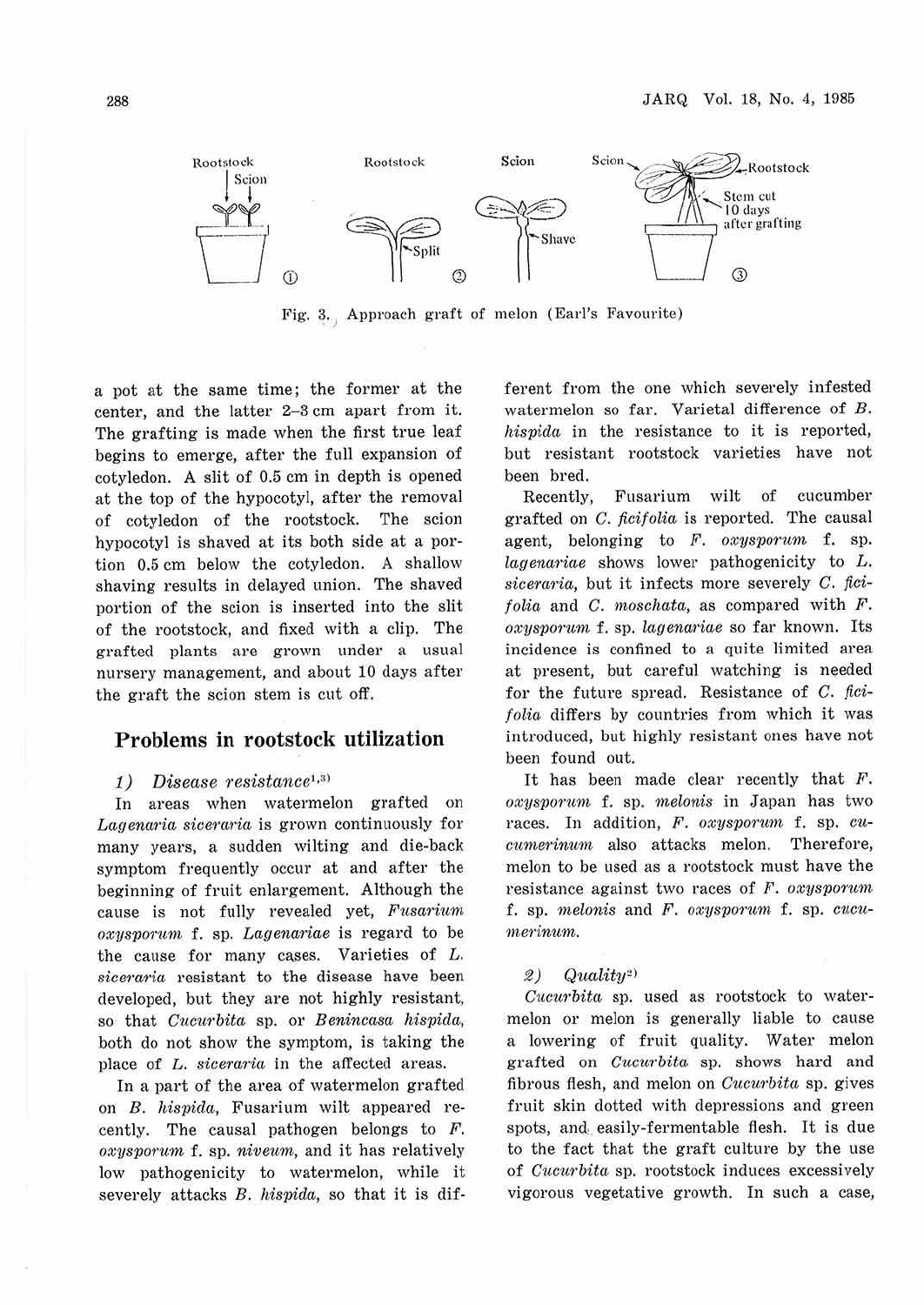

Fig. 2. Approach graft of cucumber

#### 2) Cutting of tongue-grafted stock

A scion is grafted on a cutting of rootstock and the grafted cutting is planted to soil. It aims at increasing both grafting efficiency and root amount due to emergence of adventitious roots and its use to watermelon is increasing yearly. To promote the rooting of grafted nursery plants, soft and porous bed soil with high water- and airpermeability is potted and kept at 25°C. Scions must be grafted before they wilt, but slight wilting of rootstock is permissible. After the grafting, more careful management is, needed than that for tongue-graft.

## 3) Avproach graft

It is generally used for grafting cucumber or melon for plastic house culture or open culture on *Cucurbita* sp. rootstocks. Although it is more troublesome than tongue graft in grafting operation, it gives a high rate of success under less intensive management of grafted plants. Rootstocks with their first true leaf just emerged and scions with their first true leaf half-expanded or full-expanded

are at the best stage for grafting. As shown in Fig. 2, both rootstocks and scion plants are taken up from the soil. After removing the stem tip from the rootstock, a slantwise (at the angle of  $30-40^\circ$ ) incision, which is 0.5-0.7 cm in length and reaching the depth of  $1/2-2/3$  of the diameter of hypocotyl is made downwards on the hypocotyl immediately below the cotyledon. A slantwise (at the angle of 20-30°) incision of 0.5-0.7 cm in length, reaching the depth of 2/3 of the diameter of hypocotyl is made upwards on the hypocotyl, about 1 cm below the cotyledon, of the scion plant. The both incisions are clutched each other, and squeezed gently with a clip. Then, the both plants are potted with their roots separated each other. They are grown without shading unless they wilt, though shading is given after the graft. When the graft union is established after 8-10 days, the scion hypocotyl is cut immediately below the grafted part.

A special type of approach graft as shown in Fig. 3 is exclusively used for greenhouse melon. A rootstock and a scion are sown in